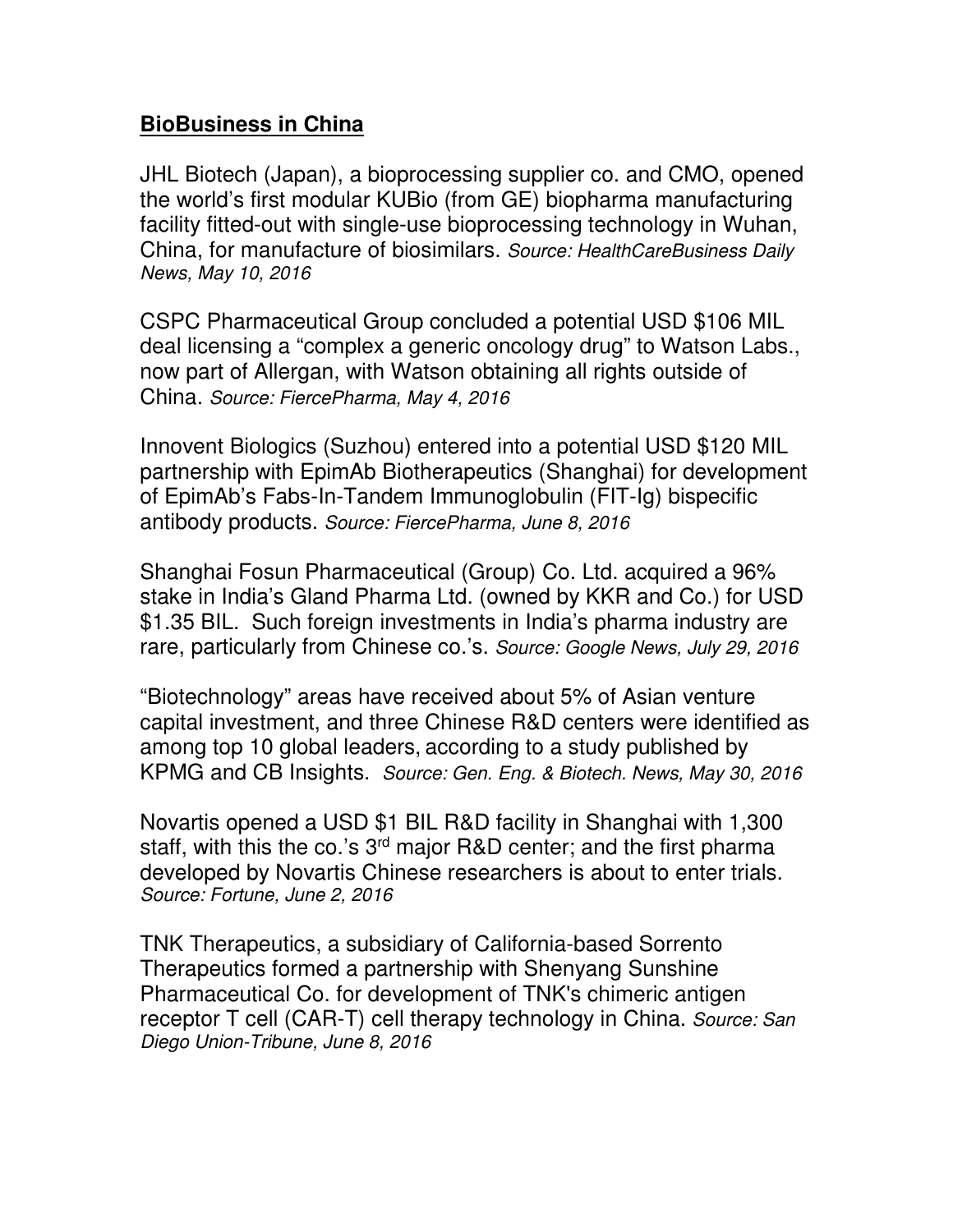Sanofi S.A. linked with Shanghai-based Hummingbird Bioscience for access to its Rational Antibody Development platform. *Source: FierceBiotech, April 22, 2016*

## **BioScience in China**

"50% of the top global innovators in pharmaceuticals are based in China, in terms of the number of new inventions credited to companies, universities or other centers in 2015," according to a *2016 State of Innovation report* from Thomson Reuters. *Source: BioSpace, May 16, 2016*

Researchers at the Academy of Military Sciences reported isolation of "integration factor complex" gene INTS10, which can activate the body's innate immune function and suppress replication of the hepatitis B virus (HBV). *Source: People's Daily Online, June 8, 2016*

Researchers at the Guangzhou Institute of Biomedicine and Health formed functional human stem cells by purifying cells from urine. *Source: CNN, April 28, 2016*

A Phase I trial with CAR-T cell therapy, developed by Innovative Cellular Therapeutics (ICT), in collaboration with First Affiliated Hospital of Zehjiang University, showed 90% complete remission rate in patients with relapsed/refractory B lymphoblastic leukemia. *Source: Seeking Alpha, May 6, 2016* 

Researchers at the Beijing Institute of Genomics and BGI-Shenzhen developed a cell-free protein expression system to produce isotopelabeled peptides for use in targeted peptide quantitation assays. *Source: GenomeWeb, June 3, 2016*

An Ebola virus-like protein (VLP) Ebola vaccine with PIKA adjuvant, developed jointly by Jilin Jian Yisheng Biopharma and the U.S. Army Medical Research Institute of Infectious Diseases, showed positive results in earlier trials. *Source: FiercePharma, July 17, 2016*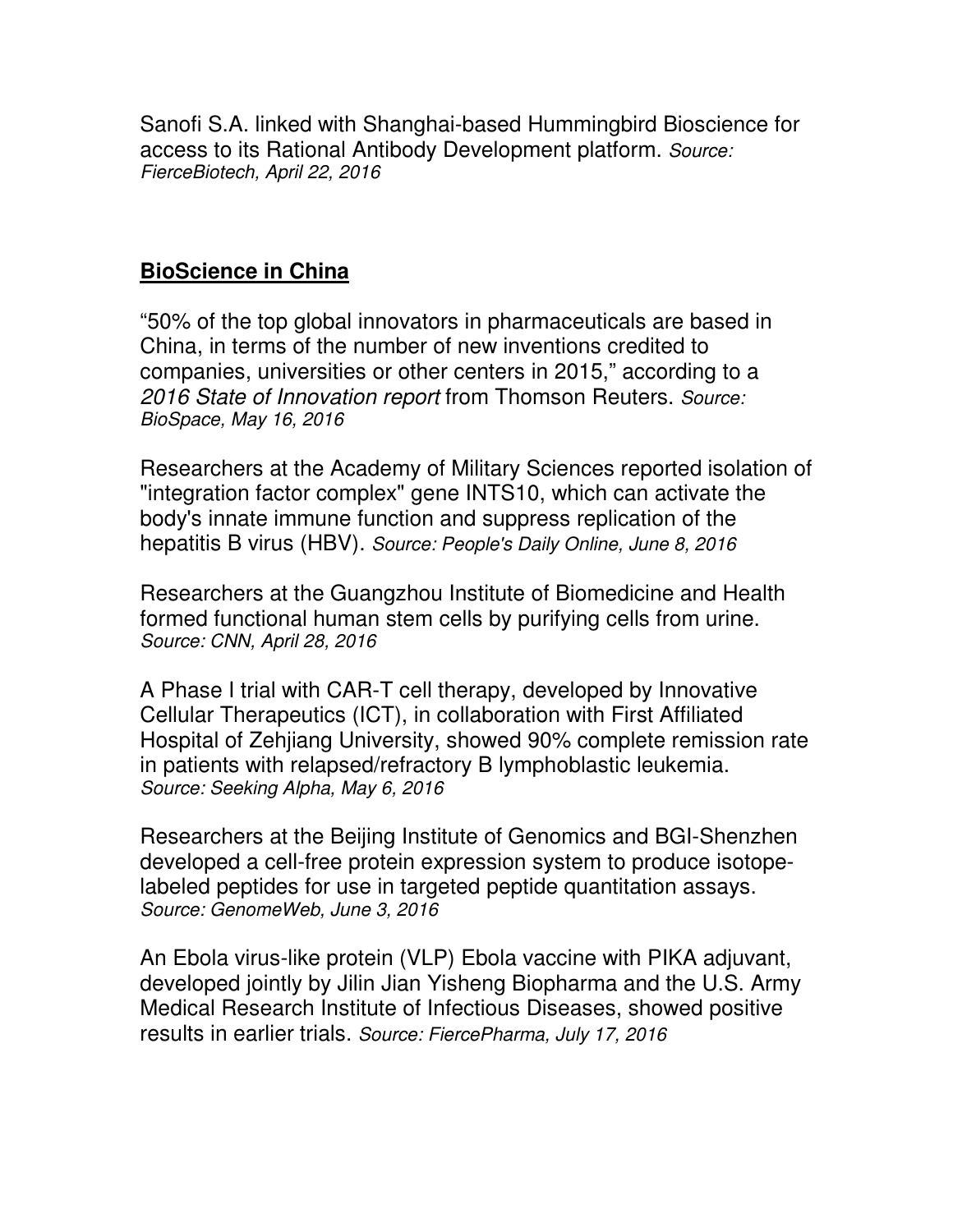California-based BioDuro, LLC completed a 92,000 sq. ft. expansion of its "fully integrated drug discovery and development" facility in Shanghai. *Source: BioDuro PR, Sept. 6, 2016* 

## **Regulatory and Clinical in China**

Companies found falsifying data will receive a three years' probation before any application from that co./facility will be considered, according to the CFDA. Also, those involved will be "blacklisted." *Source: FDA News, Sep. 1, 2016*

Draft CFDA pharma regulations with nearly 150 changes are being circulated for comment. Major changes include that pharmas should provide clinical advantage, with new products with no or minor changes discouraged. *Source: FDANews, Aug. 15, 2016*

CFDA is experiencing difficulties retaining knowledgeable staff, as the industry offers them much higher salaries. A highly regimented work environment, e.g., no Internet access, has not helped. Over 1/3<sup>rd</sup> of pharma evaluation staff have left in the past 3 years. *Source: Reuters, May 22, 2016*

CFDA cut in half its inspections of domestic pharma manufacturing facilities in 2015, according to newly-released data. Among 221 inspections, only 4% failed, with most problems related to data integrity. *Source: BioPharma Dive, June 9, 2016*

CFDA granted full approval to Cervarix, human papillomavirus (HPV) vaccine, from GlaxoSmithKline (GSK). GSK will now have to convince Chinese physicians and consumers that HPV vaccination is needed. *Source: FiercePharma, July 18, 2016*

CFDA has a backlog of over 21,000 pharma product applications waiting to be processed. In 2014, it took an average of 42 months to approve drugs in some classes (vs. average of 10 months for FDA). *Source: CRIENGLISH.com, June 8, 2016*